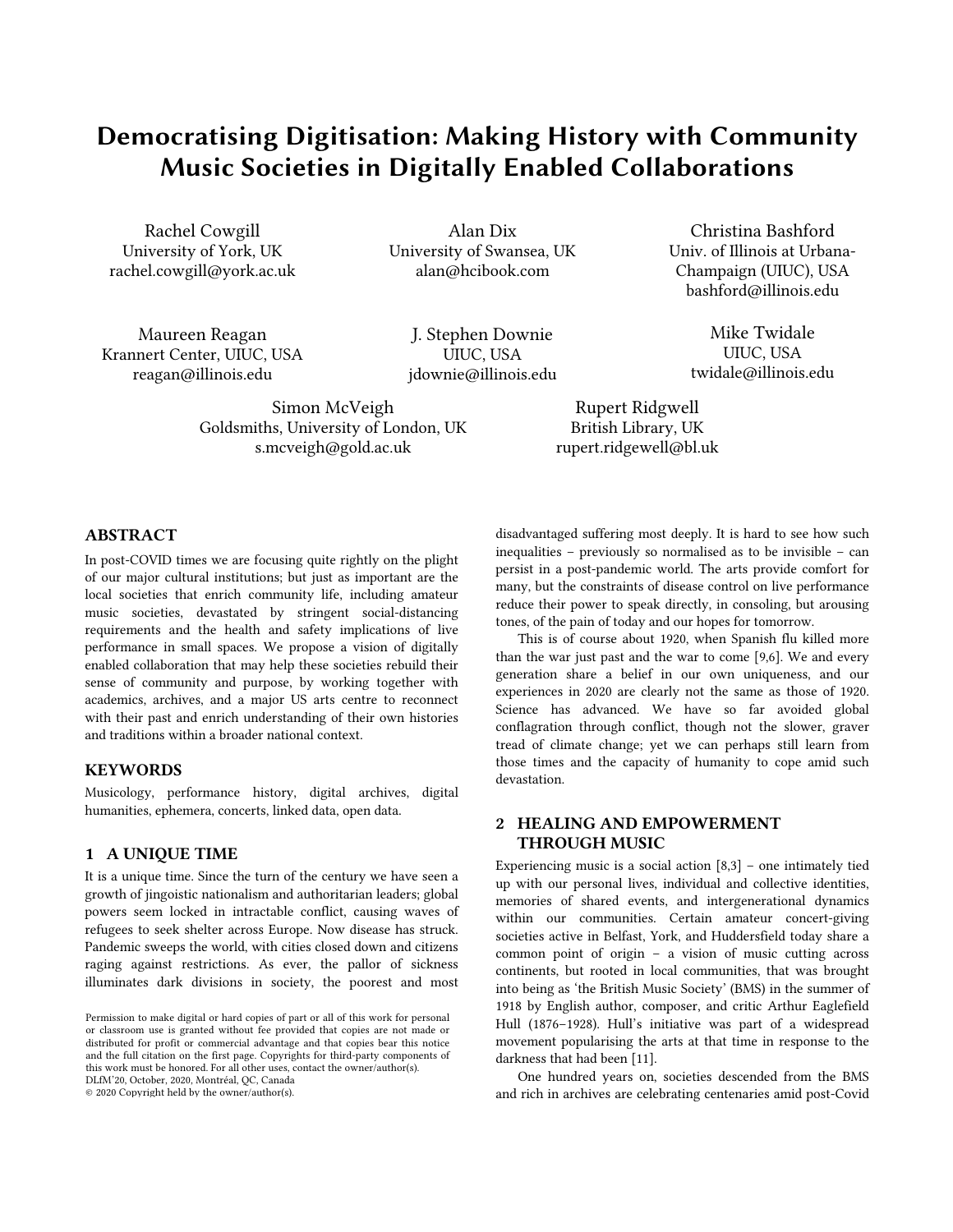uncertainty, and thus, ironically, having to suspend their performance series for the first time ever. Huddersfield Music Society (HMS), Belfast Music Society, and the British Music Society of York have joined with us in planning a collaborative project with the University of York (UoY), Borthwick Institute for Archives (UoY), and Krannert Arts Center at the University of Illinois at Urbana Champaign (UIUC) to explore how the communities that have carried forward the legacy of the BMS, and societies like them, can find empowerment and renewed identity by exploring their pasts and that of the BMS through the creation of a dynamic, interactive digital archive, drawing together and extracting data on performances from their own physical archives and documents published by the BMS (Annuals, Congress Reports, Bulletins, and so on) that are scattered between UK and overseas archives and so relatively inaccessible. Until now the societies have remained largely unaware of their shared heritage and each has something unique to contribute. Collections of concert programmes, in some cases stretching back to the 1920s, provide the central core of material for digitisation (Huddersfield was Hull's home town, and the HMS archive is therefore particularly rich).

Researchers are beginning to appreciate what historical concert programmes have to offer the study of musical cultures, particularly when (as here) they become the focus of new transformative techniques in digital scholarship [5]. The BMS is a potentially rich case study in the development of internationalist networks for music and the arts after the twin catastrophes of Spanish flu and the Great War [2]. More broadly, however, and of the moment, we aim to explore what these and other community-based music societies can achieve by turning their physical archives into dynamic digital resources for intergenerational community memory, and how reconnecting with their pasts, traditions, and original mission can enable such societies collectively not only to serve the needs of current communities, but to empower them as agents of global and local change.

## 3 DEMOCRATISING DIGITISATION

By capturing these documentary traces of live musical experiences, the project aims to create resources for scholarly research and historical preservation, but we also seek to democratise the digitisation process as follows.

Some digitisation will be done in libraries and archives using expensive equipment, to create a small, high-quality set of scans, which are then subjected to OCR and other automated extraction techniques, hand-corrected, annotated, and interpreted by specialist researchers (informed by crowd-sourced commentary), and presented as an authoritative archive following IIIF standards.

Other sources will be digitised using a public model: enthusiasts, volunteers, and society members producing a lowercost and higher volume of scans with ordinary scanners or their phones. These are subjected to OCR and hand-corrected by the same group (some matched to formal authority files) adding locally meaningful crowd-sourced interpretation.

These two modes will live together in a mixed ecology of digital resources, with the project taking careful account of the strengths and weaknesses of both.

The digitised archive from each BMS society will be developed in close collaboration with members and audiences in ways that model deep community engagement, and offer potential applications for archives and performing institutions outside the project, both within and beyond the humanities.

The repertoire of these local music societies is predominantly classical chamber music, and there are clear opportunities to enrich publicity and programmes for current performances with information relating to the works themselves, past performances of the composer's music, or related pieces in a society's own repertoire, plus information about historic performances including those digitised by the authors' earlier projects [10,7,4,1].

In addition, however, the BMS archives include records such as meeting minutes, many of which will relate to relatives of current members as well as other local figures creating potential for richly threaded family and local history.

## 4 TRANSFORMING THE ARCHIVE

This mix of professional and public digitisation poses new challenges. First it needs to be open, not just in the technical sense of open standards such as RDF or IIIF, but in a true sense of being available. It is not enough for data to be crowd-sourced, using the public to capture and process, it needs to be crowdengaged, involving communities in shaping the data beyond the conceptions of the schema, and ultimately crowd-shared, accessible and usable by all. Second it needs to be heterogeneous, combining data with different levels of detail, sourced from different formats, encompassing different levels of quality, and different levels of authority.

For such data to be useful for scholarship the digital infrastructure needs to be: incremental, allowing different threads and parts to evolve at different rates; auditable, documenting who did what, where, and when; updateable, so when new higher-quality data is added this does not invalidate previous work connected to the old; and connected, so it is more than a collection of individual items, allowing scholarly and community driven investigation and genuine collaboration.

## REFERENCES

See also https://inconcert.datatodata.com/outcomes/dlfm2020/

- [1] *British Library. In the Spotlight.* https://www.libcrowds.com/collections/playbills
- [2] Rachel Cowgill. 2011. Canonizing Remembrance: Music for Armistice Day at the BBC, 1922–7. *First World War Studies*, 2/1. 75– 107
- [3] Tia DeNora. 2000. *Music in Everyday Life*. Cambridge: CUP
- [4] Alan Dix, Rachel Cowgill, Christina Bashford, Simon McVeigh and Rupert Ridgewell 2014. *Authority and Judgement in the Digital Archive*. DLfM 2014
- [5] *InConcert: Towards a Collaborative Digital Archive of Musical Ephemera*. https://inconcert.datatodata.com/